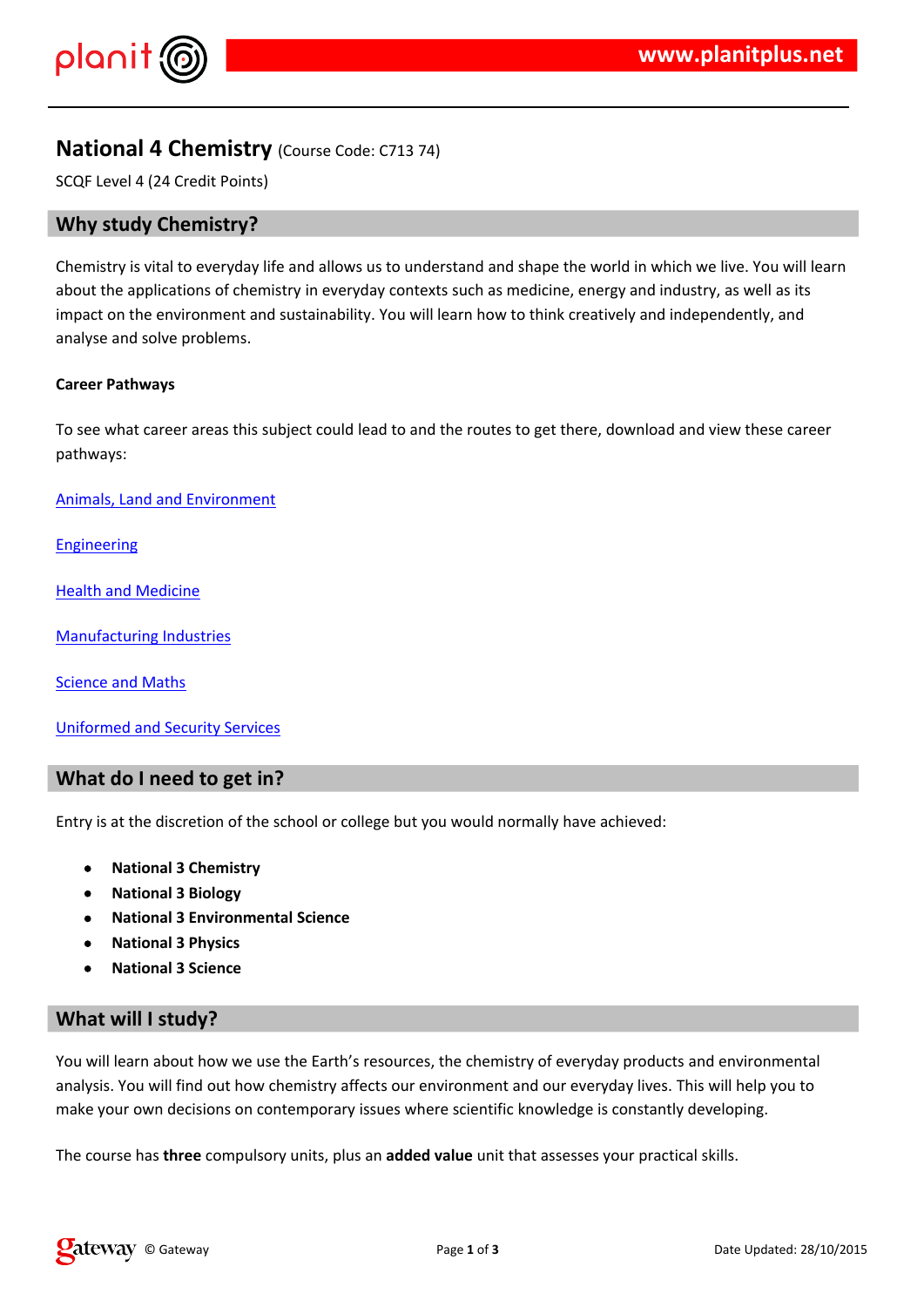

## **Chemical Changes and Structure (6 SCQF credit points)**

In this unit you will:

- develop scientific skills and knowledge of chemical reactions in our world
- investigate rates of reaction, energy changes of chemical reaction, and the reactions of acids and bases and their impact on the environment
- work towards the concept of chemical equations, focused on these chemical reactions
- research atomic structure and bonding related to properties of materials.

## **Nature's Chemistry (6 SCQF credit points)**

In this unit you will:

- research the Earth's rich supply of natural resources used by each and every one of us
- investigate how fossil fuels are extracted and processed for use, including the chemistry of using fuels and their effect on the environment
- explore plants as a source of fuels, carbohydrates and consumer products
- find out how chemists use plants in the development of everyday products.

## **Chemistry in Society (6 SCQF credit points)**

In this unit you will:

- investigate the chemical reactions, properties and applications of metal and alloys, including the chemistry of metals in chemical cells
- compare and contrast the properties and applications of plastics and new materials
- investigate the use of fertilisers, the formation of elements, and the presence of background radiation
- research the use of chemical analysis for monitoring the environment.

#### **Added Value Unit: Chemistry Assignment (6 SCQF credit points)**

In this unit you will:

- carry out an investigation using the skills and knowledge you developed in the other three units
- investigate a topical issue in Chemistry from a selection
- produce a written summary of the research to present your findings.

## **How will I be assessed?**

Your work will be assessed by your teacher on an ongoing basis throughout the course. Items of work might include:

- practical work such as practical experiments
- written work research assignments and reports
- projects